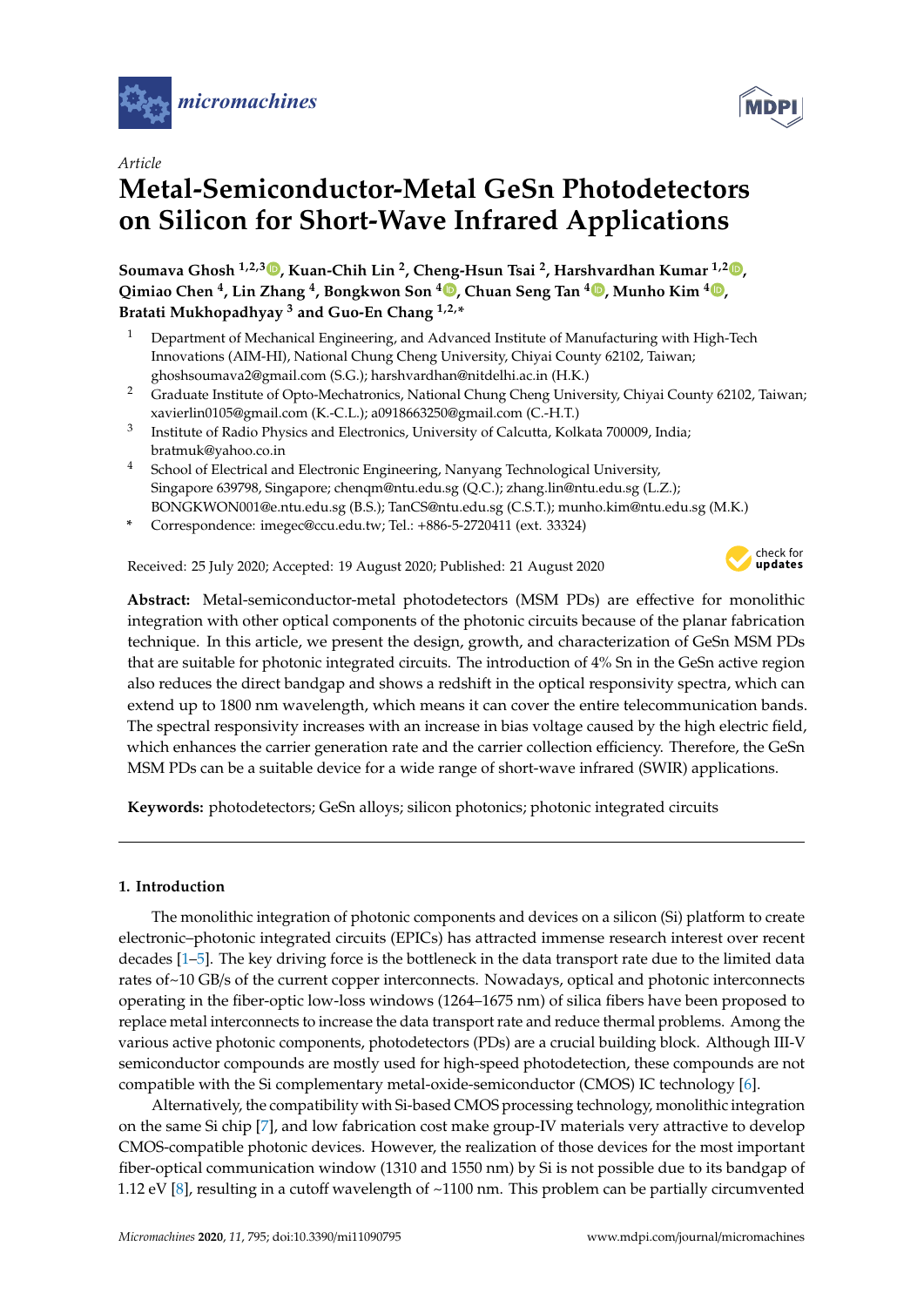by using Ge, as its direct bandgap (0.8 eV) supports 1310 nm at room temperature. However, beyond 1500 nm wavelength, the responsivity of Ge falls drastically [9]. Therefore, the entire telecommunication bands cannot be covered by Ge based photodetectors (PDs).

Over recent decades, the growth of high-quality  $Ge_{1-x}Sn_x$  thin film by chemical vapor deposition (CVD) and molecular beam epitaxy (MBE) [10–12] on Si substrate via a suitable buffer has opened new avenues for group-IV photonics. The incorporation of Sn in Ge not only modifies the electronic band structure by shrinking the direct bandgap and hence red-shifting the absorption edge [13], but also beyond 8% Sn concentration the GeSn alloy acts as a direct bandgap semiconductor [14]. This noteworthy feature of GeSn has encouraged researchers to develop different types of optoelectronic devices such as Light Emitting Diodes (LEDs) [15–17], LASERs [18–20], Transistor LASERs [21,22], *p-i-n* PDs [23–25], quantum well infrared photodetectors (QWIPs) [26–28], metal-semiconductor-metal photodetectors (MSM PDs) [29–31], waveguide PDs [32], and heterojunction bipolar phototransistors (HPTs) [33–40].

MSM PDs are an alternative choice of *p-i-n* PD, consisting of back-to-back Schottky diodes. As MSM PDs do not require any doping, the effect of parasitic capacitance cannot degrade the performance [41]. Only transit-time limited delay presents; therefore, the operation speed is higher than normal *p-i-n* PDs. The simple planar fabrication of MSM PDs is suitable for monolithic integration with other components of photonic circuits [42,43]. Yasar et al. [29] and Mahmodi et al. [30] reported amorphous (8% Sn content) and crystalline GeSn MSM PD on Si substrates, respectively, but they only focused on the measurement of dark and photocurrent. Recently, the responsivity of  $Ge_{1-x}Sn_x$  thin-film based MSM PD on Si has been reported [31]; however, in their work, they only demonstrated up to 1000 nm wavelength which cannot cover the modern telecommunication window (1550 nm).

In this work, we demonstrate the GeSn MSM PD on the Si platform for efficient photodetection in the entire telecommunication bands. We show the material growth and electrical and optical characterization results of the fabricated GeSn MSM PD with 4% Sn content. Furthermore, we also measured the spectral responsivity for different bias voltages and analyzed the strain electronic band structure and absorption to study the enhanced photodetection.

#### **2. Materials and Methods**

#### *2.1. Device Design*

Figure 1a exhibits the 3D schematic diagram of the designed surface-illuminated GeSn MSM PD. The layer structure consisted of a GeSn active layer as the absorption layer grown on the Si substrate via Ge virtual substrate (VS). The presence of GeSn active region helped to enhance the absorption capacity with respect to the pure Ge, due to the smaller direct bandgap and the larger absorption coefficient. The GeSn layer was passivated by the  $SiO<sub>2</sub>$  layer. Two metal pads were deposited on the top surface of the GeSn active layer. A schematic band diagram is shown in Figure 1b.



Figure 1. (a) 3D Schematic diagram of our designed surface-illuminated GeSn metal-semiconductor-metal photodetectors (MSM PDs) on Ge buffered Si substrates. (**b**) Schematic band diagram of the GeSn MSM PD.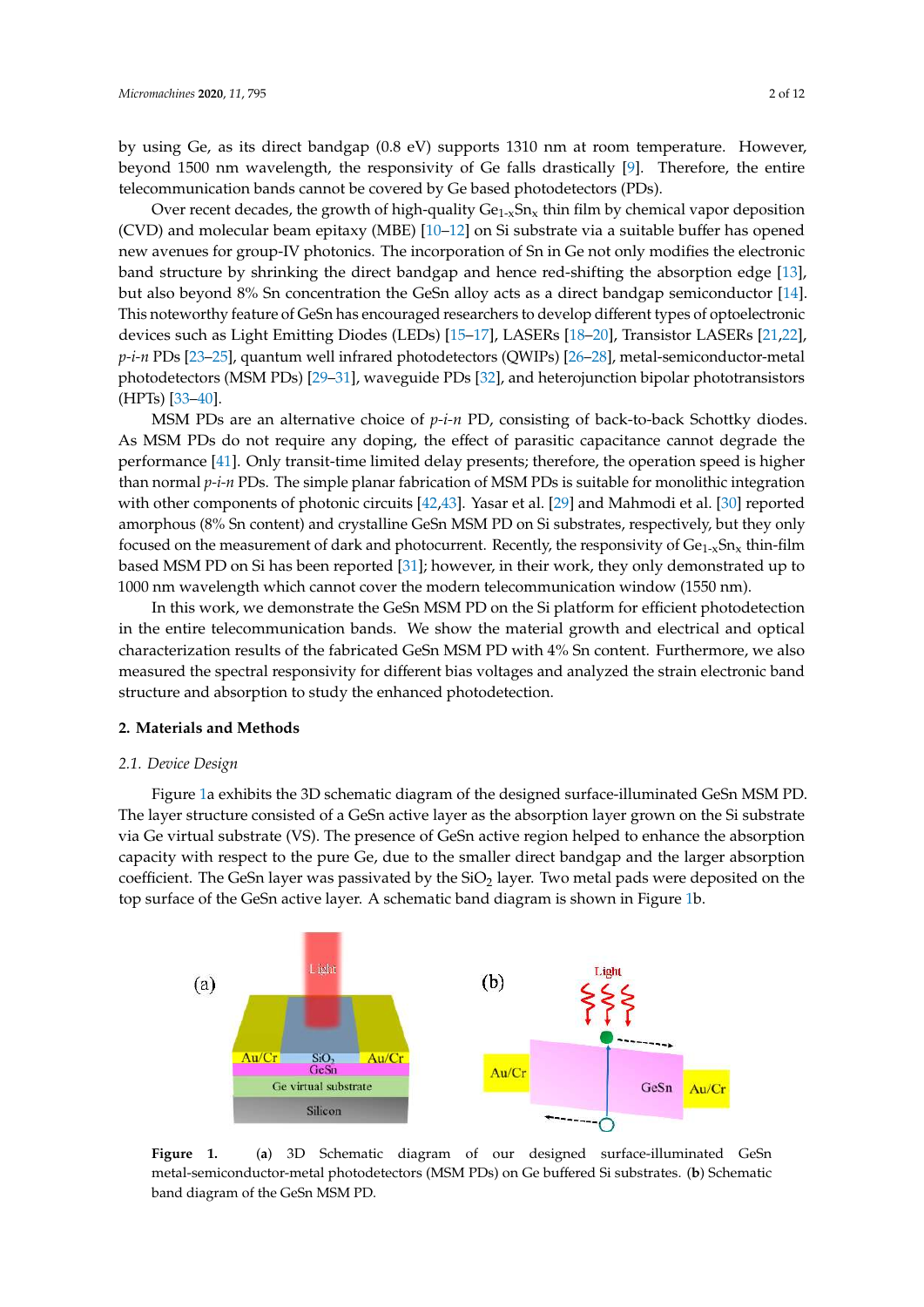As light is normally incident on the device and absorbed by the GeSn active layer, electrons and holes could be generated in the GeSn active layer. In the presence of the bias voltage, the potential difference between positive and negative electrical contacts created a band bending. Under the illuminated conditions, the electron-hole pairs were generated in the active region and then swept out to the electrodes in the presence of the induced electric field. The holes and electrons accumulated in the negative and positive metal contacts, respectively, resulting in the flow of the photocurrent. The materials and dimensions of the different regions are listed in Table 1.

| Laver                 | Material                              | Thickness (nm) |  |
|-----------------------|---------------------------------------|----------------|--|
| Substrate             | Si                                    | 150            |  |
| Virtual Substrate     | Ge                                    | 900            |  |
| Active Layer          | Ge <sub>0.96</sub> Sn <sub>0.04</sub> | 180            |  |
| Top Passivation Layer |                                       | 180            |  |

**Table 1.** Materials and dimensions of the GeSn metal-semiconductor-metal photodetectors (MSM PDs).

#### *2.2. Material Growth and Characterization*

The GeSn sample was grown on a 150 mm Si (001) substrate in industry compatible reduced pressure-chemical vapor deposition (RP-CVD) chamber from ASM by using  $Ge_2H_6$  and SnCl<sub>4</sub> as the precursors. Prior to the deposition of the GeSn layer, a high-quality Ge VS with a thickness of ~900 nm was deposited on the Si substrate by using  $Ge_2H_6$  as the precursor at 400 °C followed by annealing at 850 °C for 30 min. After that, the temperature in the chamber was decreased to 325 °C, and a 180 nm thick of GeSn film was deposited on Ge VS as the active layer. The Sn concentration and strain of the GeSn layer were characterized at room temperature by X-ray diffraction reciprocal space mapping (XRDRSM) using a PANalytical X'Pert diffractometer. The microstructure of the GeSn sample was investigated by cross-sectional transmission electron microscopy (XTEM) in dark field mode (FEI Tecnai G2 F20, FEI, Waltham, MA, USA). A Pt layer was deposited on the surface of the GeSn sample to increase the conductivity for XTEM experiments.

#### *2.3. MSM PD Fabrication*

The surface-illuminated GeSn MSM PDs were fabricated using a standard CMOS-compatible process. A square mesa with a width of 1 mm was created by standard optical lithography followed by reactive ion etching (RIE) techniques. Next, a 180 nm thick  $SiO<sub>2</sub>$  passivation layer was deposited using plasma-enhanced chemical vapor deposition (PECVD), which acts as an electric isolator between positive and negative electrodes and an anti-reflection (AR) layer to enhance the optical responsivity. After that, contact windows were incorporated using optical lithography and wet etching methods with buffered oxide etch (BOE) solution to expose the semiconductor surfaces for making the electrical contacts. Finally, 200/20 nm thick Au/Cr metal pads were deposited using an e-beam evaporator and patterned rectangular-shaped using a lift-off process.

#### *2.4. Electrical and Optical Measurements*

A Keithley 2400 SourceMeter was used to characterize the electrical properties of the fabricated GeSn MSM PDs at room temperature under dark and illuminated conditions. To characterize the spectral property of the GeSn MSM PDs, Fourier-transform infrared spectroscopy (FTIR) was used. The emitted light from the FTIR was incident normally on the devices. A Keithley 2400 SourceMeter and a 50  $\Omega$  load resistance in series were used to bias the GeSn MSM PDs. The voltage drop across the load resistance was fed back to the FTIR for the determination of photocurrents. The responsivity of the GeSn MSM PDs was then obtained by calibrating the optical responses using a commercial extended InGaAs PD (Thorlabs DET10D2, Thorlabs, Inc., Newton, NJ, USA) to determine the optical responsivity.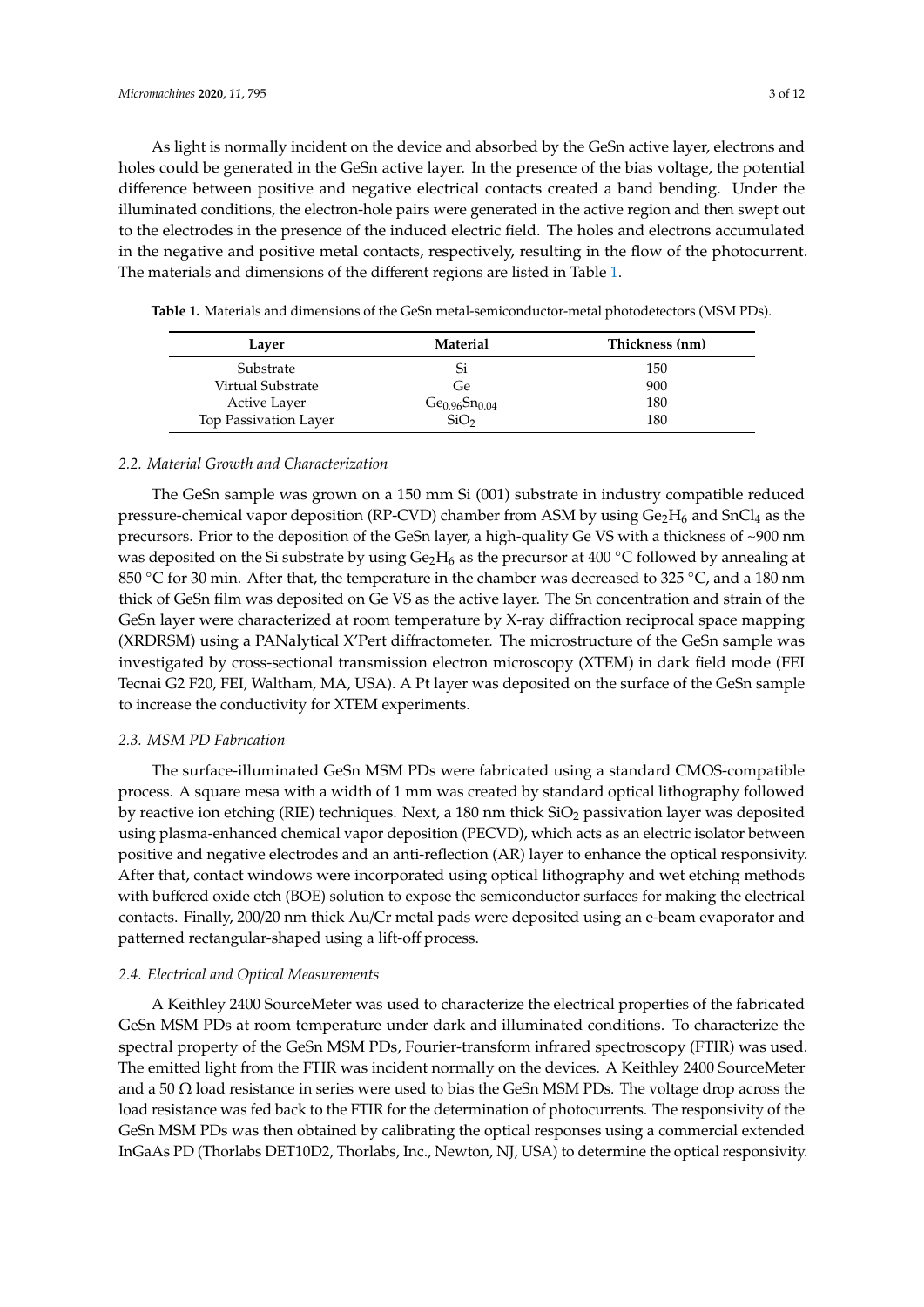#### **3. Results and Discussion**

#### *3.1. Material Characterization*

Figure 2a shows a cross-sectional XTEM of the grown GeSn sample. Most defects were confined in the region near the Ge/Si interface, and no obvious defects were found near the surface of the Ge VS. The single-crystalline GeSn had a thickness of ~180 nm which was below the critical thickness for ‐ plastic relaxation, resulting in a high-quality GeSn layer. As a result, no obvious threading defects were observed in the TEM image of the GeSn layer, as shown in Figure 2a, suggesting the GeSn layer ‐ was pseudomorphic to the underlying Ge VS. The threading dislocation density (TDD) of the GeSn ‐ layer was estimated to be ~4.7  $\times$  10<sup>7</sup> cm<sup>-2</sup> by etch pit density (EPD) methods. Figure 2b shows a (224) XRDRSM of the grown GeSn sample, from which three peaks were observed, associated with the Si − substrate, Ge VS, and GeSn layer. From the peak positions, the concentration and strain could be extracted. In addition, the Ge and GeSn peaks were aligned at the same *Q*x, suggesting that GeSn was pseudomorphically grown on Ge VS. The diagonal line through the Si peak indicates that Ge VS was almost fully relaxed  $(-0.1\%$  tensile strain due to the annealing process). The Sn concentration and compressive strain of the GeSn layer were determined to be 4% and 0.57%, respectively.



‐ **Figure 2.** (**a**) Cross-sectional transmission electron microscopy (XTEM) image of the grown GeSn/Ge/Si sample. (b) (224) X-ray diffraction reciprocal space mapping (XRDRSM) of the GeSn/Ge/Si sample, revealing a pseudomorphic heterostructure.

‐ performed at room temperature using a 532 nm laser as the light source. The emitted PL signals ‐ from the GeSn sample were recorded uisng Fourier Transform infrared spectroscopy (FTIR) with ab the grown GeSn sample. Although there was signal distortion in the range of 1700–1900 nm due to the To confirm the bandgap of the grown GeSn sample, photoluminescence (PL) experiments were LN2-cooled InSb photodetector. Figure 3 shows the measured room-temperature PL spectrum from atmospheric absorption, a single emission peak was observed near 1800 nm. In addition, the emission peak was asymmetrical, confirming direct-bandgap light emission. The measured PL spectrum was modeled using the modified Gaussian function to obtain the emission peak position; the results are depicted in Figure 3. From the results, the emission peak was determined to be 1810 nm. The emission peak (*E*max) was related to the direct bandgap energy *E* Γ *<sup>g</sup>* via

$$
E_{\text{max}} = E_g^{\Gamma} + \frac{kT}{2} \tag{1}
$$

where *k* is the Boltzmann constant and *T* is temperature. Using the *E*max obtained from the room-temperature PL spectrum, we obtained  $E_{\text{max}} = 0.672 \text{ eV}$ . This value was obviously smaller than that of pure Ge (0.8 eV), showing the reduced direct bandgap of the GeSn materials due to Sn-alloying.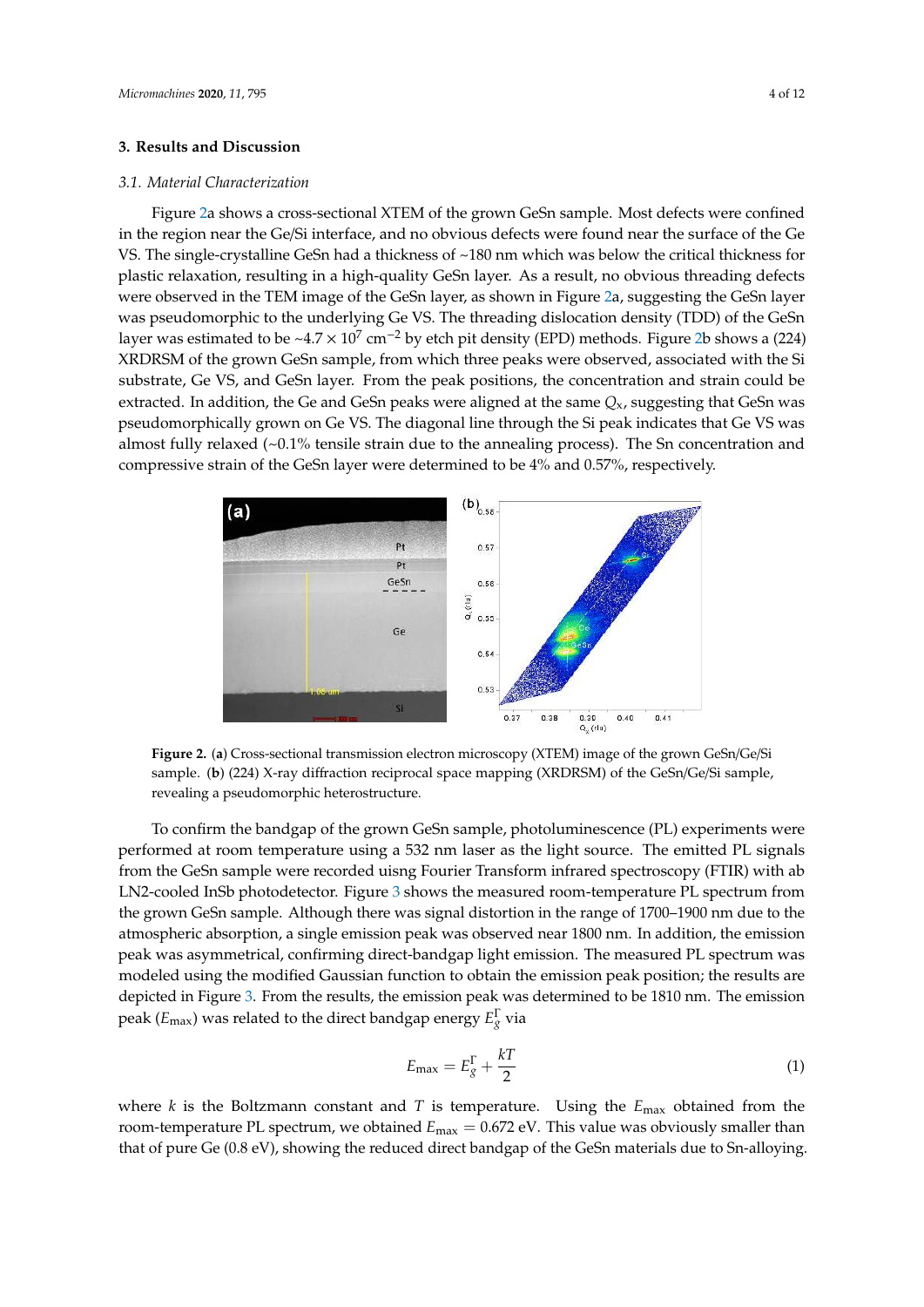

‐ **Figure 3.** Room-temperature photoluminescence spectrum of the grown GeSn/Ge/Si sample. The signal distribution in the range of 1700–1900 nm is attributed to the atmospheric absorption.

#### *3.2. Dark Current, Photogenerated Current, and Gains*

Figure 4a shows the current-voltage (I-V) characteristics under dark and illumination conditions. The symmetric nature of the dark current at forward and reverse bias was observed due to the design the presence of the Schottky contact between the metal and GeSn layer. The increase in bias voltage increased the band to band tunneling mechanisms; therefore, the dark current increased. In addition, of the symmetrical electrodes. In addition, the I-V curves were also seen to be nonlinear, this indicated our fabricated GeSn-based MSM PD exhibited a lower measured value of dark current compared to the fabricated Ge-based MSM PD [44], suggesting good material quality. Under illumination with a 1510 nm laser source and an optical power of 7.7 mW, the enhancement of the current confirmed the photodetection ability of the fabricated device. Figure 4b exhibits the current gain which could be obtained from the ratio of current under illumination (*I*Illumination) and dark current (*I*dark) as a function of bias voltage. The current gain showed a constant nature with applied bias due to the constant enhancement of the current under dark and illumination.



**Figure 4.** (**a**) Measured dark current and photocurrent variation with bias voltage at *T* = 300 K. (**b**) Measured current gain ( $I<sub>Illumination</sub>/I<sub>dark</sub>$ ) variation with bias voltage at  $T = 300$  K.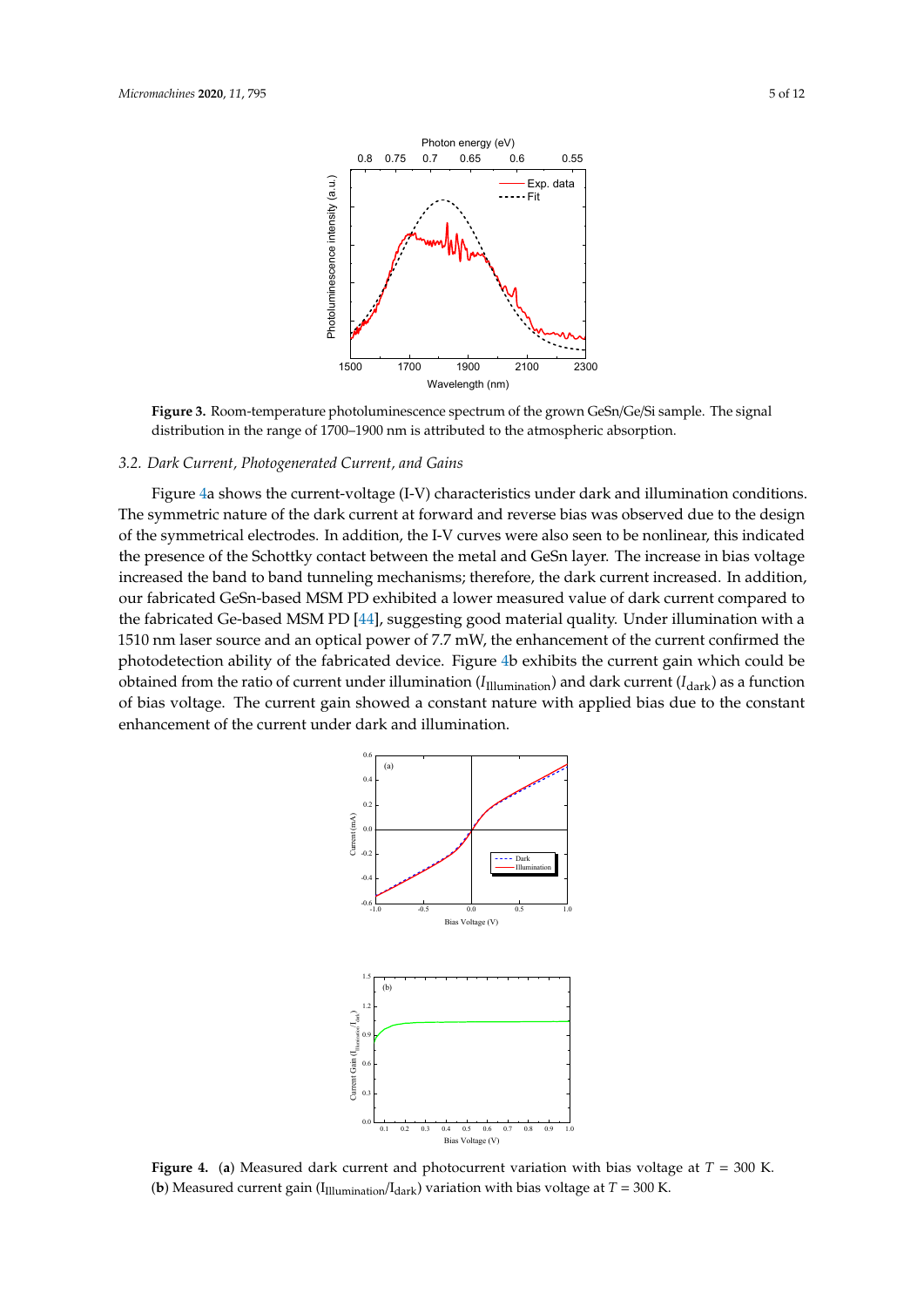#### *3.3. Spectral Responsivity*

To obtain the maximum spectral responsivity, a  $SiO<sub>2</sub>$  AR layer was employed to reduce the reflection of incident light for MSM PDs. Figure 5a shows the measured reflectivity for the GeSn MSM PDs. For the GeSn MSM PDs, reflectivity showed low values of 20%–30% in the wavelength of 1400 to 2000 nm. The ripple-like features of reflectivity spectra were observed due to the interference between the layers. Figure 5b shows the measured responsivity spectra of the GeSn MSM PDs with different bias voltages at room temperature and the reflectivity spectrum. It can be seen that the responsivity of the device decreased with an increase in the wavelength. From the responsivity at a bias voltage of 1V, the cutoff-wavelength was estimated to be 1800 nm. This extended photodetection cutoff wavelength compared to 1550 nm of Ge PDs was caused by the incorporation of Sn in the active layer, indicating that the lowest direct bandgap of the GeSn active layer was *E* Γ *<sup>g</sup>*= 688 meV, which is in reasonable agreement with the PL results. The measured results suggested that the photodetection range of our devices entirely covered the telecommunication O-, E-, S-, C-, L-, and U- bands; thus, it is useful for telecommunication applications. Beyond 1800 nm, the optical responsivity was low because only inefficient indirect-gap interband absorption contributed to the optical absorption. Furthermore, the spectral responsivity of the device increased with increasing bias voltage. The enhancement ratios for GeSn MSM PDs for 1, 3, 5, and 7 V were about 84.5%, 219.6%, and 369.6%, respectively, compared to the referential PD for 1V at 1550 nm. The increase in responsivity with bias voltage could be explained based on the high electric field, which enhanced the carrier generation rate and the carrier collection efficiency. However, a high bias voltage caused more power dissipation in the device; therefore, the low bias voltage was preferred for the operation of the device. The applied voltage could be significantly reduced by shrinking the size of the GeSn MSM, while a high responsivity could be maintained. The designed device showed the peak responsivity of 40 mA/W at 1550 nm, which is much higher than that of conventional SiGe-based MSM PDs [45–47], showing the unique advantages of GeSn MSM PDs for telecommunication applications. The high spectral responsivity of GeSn MSM PD was due to the direct bandgap nature, high absorption coefficient, and high carrier mobility of GeSn alloy in the active region. In addition, it was also observed that the optical responsivity beyond 1800 nm also significantly increased with increasing applied bias voltage. This observation could be attributed to the Joule heating effect that enhanced lattice vibrations (phonons), resulting in enhanced indirect-gap absorption. Further enhancement in optical responsivity is possible by increasing the Sn content to further increase the absorption coefficient and/or optimizing the device structure to increase the carrier collection efficiency to enable more sensitive short-wave infrared (SWIR) photodetection.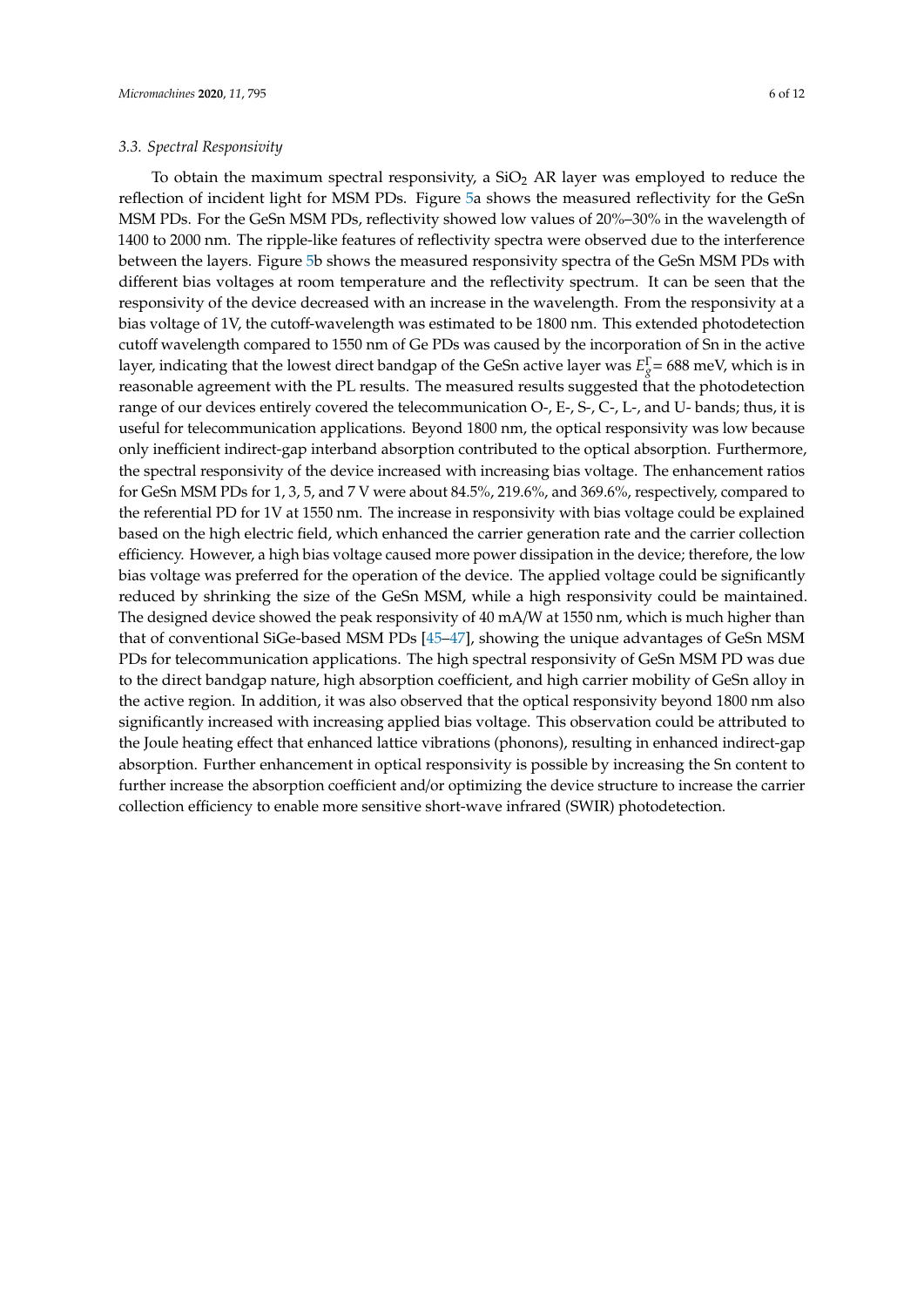

**Figure 5.** (**a**) Measured reflectivity spectra for the GeSn MSM PDs. (**b**) Measured responsivity spectra of the GeSn MSM PDs with different bias voltages at  $T = 300$  K.

#### *3.4. Numerical Analysis*

The incorporation of Sn into Ge led to the extension of the absorption edge to the higher wavelength. This was because of the reduction in the direct bandgap of the GeSn alloy with Sn alloying. With an increase in Sn concentration, the Γ-conduction band shifted downward mainly due to the negative bandgap of  $\alpha$  – *Sn* and the bowing effect of the direct bandgap. However, the heavy-hole (HH) band light-hole (LH) band in the valence band shifted upwards with an increase in Sn concentration. Therefore, direct-gap interband transitions contributed to the increased absorption spectra with Sn alloying owing to the increased density-of-states (DOS). To obtain a clear visualization of the effect of Sn concentration on the absorption coefficient, we theoretically calculated the strained electronic band structures using the deformation potential theory [42,48]. Then, the direct band absorption coefficient was calculated by using the Fermi's golden rule with consideration of a Lorentzian lineshape function [25,49],

$$
\alpha(h\omega) = \frac{\pi h e^2}{n_r c \varepsilon_0 m_0^2 h \omega} \sum_m \int \frac{2d\mathbf{k}}{(2\pi)^3} \left| \hat{e} \cdot p_{CV} \right|^2 \times \frac{\gamma/(2\pi)}{\left[E_{\text{CT}}(\mathbf{k}) - E_m(\mathbf{k}) - h\omega\right]^2 + (\gamma/2)^2}
$$
(2)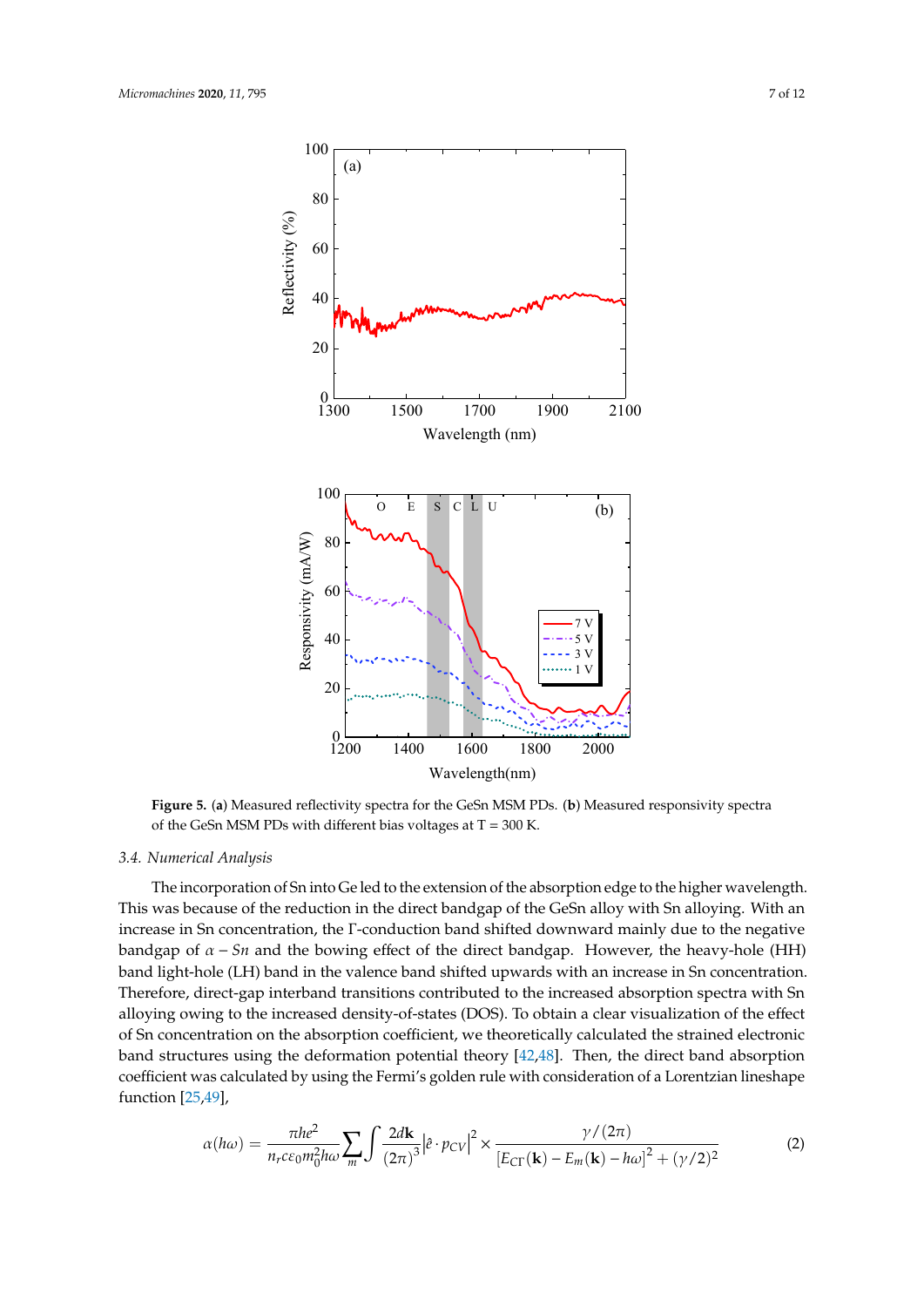where  $n_r$  is the refractive index; c is the velocity of light in free space; e is the electronic charge; *h* is the reduced Planck's constant; m<sub>0</sub> is the rest mass of an electron;  $\varepsilon_0$  is the free space permittivity; ω is the angular frequency of incident light;  $\left| \hat{e} \cdot p_{CV} \right|^2$  is the momentum matrix; γ is the full width of helf maximum (EMLIA) of the Lagration lineabang whose value 15 meV was used  full-width-at-half-maximum (FWHM) of the Lorentzian lineshape, whose value 15 meV was used in this study; *E*<sub>CΓ</sub> (**k**) and *E*<sub>m</sub>(**k**) are the electron and hole energy in the Γ-valley conduction band (CB) and valance band (VB), respectively, which were calculated using a multi-band k·p method by considering the strain effect [33,42]. The summation over m represents all interband transitions from the VB (HH and LH bands) to the direct CB. For the indirect-band absorption, because the probability of the indirect-gap transition was much smaller than that of the direct-gap transition, we neglected the indirect-band absorption effect in this study. The parameters for GeSn alloys could be evaluated from the linear interpolation of the Ge and Sn, as shown in Table 2. The direct bandgap bowing parameter of GeSn alloy was  $b_\Gamma = 2.42$  eV [33].

| Parameters                                         | Ge            | Sn            |
|----------------------------------------------------|---------------|---------------|
| Lattice Constant <i>a</i> (Å)                      | 5.6573 [19]   | 6.4892 [19]   |
| <b>Electron Effective Masses</b>                   |               |               |
| Electron $m_{\Gamma}/m_0$                          | $0.038$ [19]  | $0.058$ [19]  |
| Heavy Hole $m_{HH}/m_0$                            | 0.28[34]      |               |
| Light Hole $m_{LH}/m_0$                            | $0.044$ [34]  |               |
| Band gap $E_{g\Gamma}$ (eV)                        | $0.7985$ [19] | $-0.413$ [19] |
| Spin-orbit splitting Energy $\Delta_0$ (eV)        | $0.29$ [19]   | $0.80$ [19]   |
| Average Valance Band Energy $E_{VaV}$ (eV)         | 0[19]         | $0.69$ [19]   |
| Luttinger's parameters                             |               |               |
| $\gamma_1$                                         | 13.38 [19]    | $-14.97$ [19] |
| $\gamma_2$                                         | 4.24 [19]     | $-10.61$ [19] |
| $\gamma_3$                                         | $5.69$ [19]   | $-8.52$ [19]  |
| Deformation Potential                              |               |               |
| $a_c$ (eV)                                         | $-8.24$ [19]  | $-6.00$ [19]  |
| $a_v$ (eV)                                         | $1.24$ [19]   | $1.58$ [19]   |
| $b_v$ (eV)                                         | $-2.90$ [19]  | $-2.70$ [19]  |
| <b>Elastic Constants</b>                           |               |               |
| $C_{11}$ (GPa)                                     | 128.53 [19]   | 69.00 [19]    |
| $C_{12}$ (GPa)                                     | 48.26 [19]    | 29.30 [19]    |
| $C_{44}$ (GPa)                                     | 68.30 [19]    | 36.20 [19]    |
| Electron mobility $\mu_n$ (cm <sup>2</sup> /V-sec) | 3900 [28]     | 2940 [28]     |
| Hole mobility $\mu_p$ (cm <sup>2</sup> /V-sec)     | 1900 [28]     | 2990 [28]     |
| Optical Energy $E_p$ (eV)                          | 26.3 [19]     | 24.0 [19]     |
| Refractive Index $n_r$                             | 4.051 [28]    | 5.791 [28]    |
| Dielectric Constant $\varepsilon_r$                | 16.2 [28]     | 24.0 [28]     |

|  | <b>Table 2.</b> Parameters for Ge and Sn at $T = 300$ K. |  |  |  |
|--|----------------------------------------------------------|--|--|--|
|--|----------------------------------------------------------|--|--|--|

Figure 6a shows a schematic band diagram of pseudomorphic  $Ge_{0.96}Sn_{0.04}$  on Ge with respect to wavenumber (k)at  $T = 300$  K. The pseudomorphic growth of GeSn with  $4\%$  Sn on Ge VS exerted a compressive strain (~0.57%) which split the degeneracy of the HH and the LH bands. It is clearly shown from Figure 6a that the HH band shifted above the LH band, and their separation energy became larger with increasing Sn concentration due to the larger compressive strain. Therefore, two possible direct interband transitions contributed to the optical absorption: the direct transition from the HH band to the Γ-conduction band (*HH* → Γ*c*) and from the LH band to the Γ-conduction band  $(LH \to \Gamma c)$ . The calculated transition energies for the  $HH \to \Gamma c$  and  $LH \to \Gamma c$  transitions were 697 and 749 meV, respectively, which are in good agreement with the experimental results. Figure 6b shows the calculated absorption spectra of pure Ge and pseudomorphic  $Ge_{0.96}Sn_{0.04}$  on Ge at  $T = 300$  K. The overall absorption coefficient was the superposition of the direct interband transitions: *HH* → Γ*c* and *LH* → Γ*c*; therefore, a cusp-like feature was shown in the calculated absorption spectra. The calculated result shows that the absorption coefficient decreased with an increasing wavelength.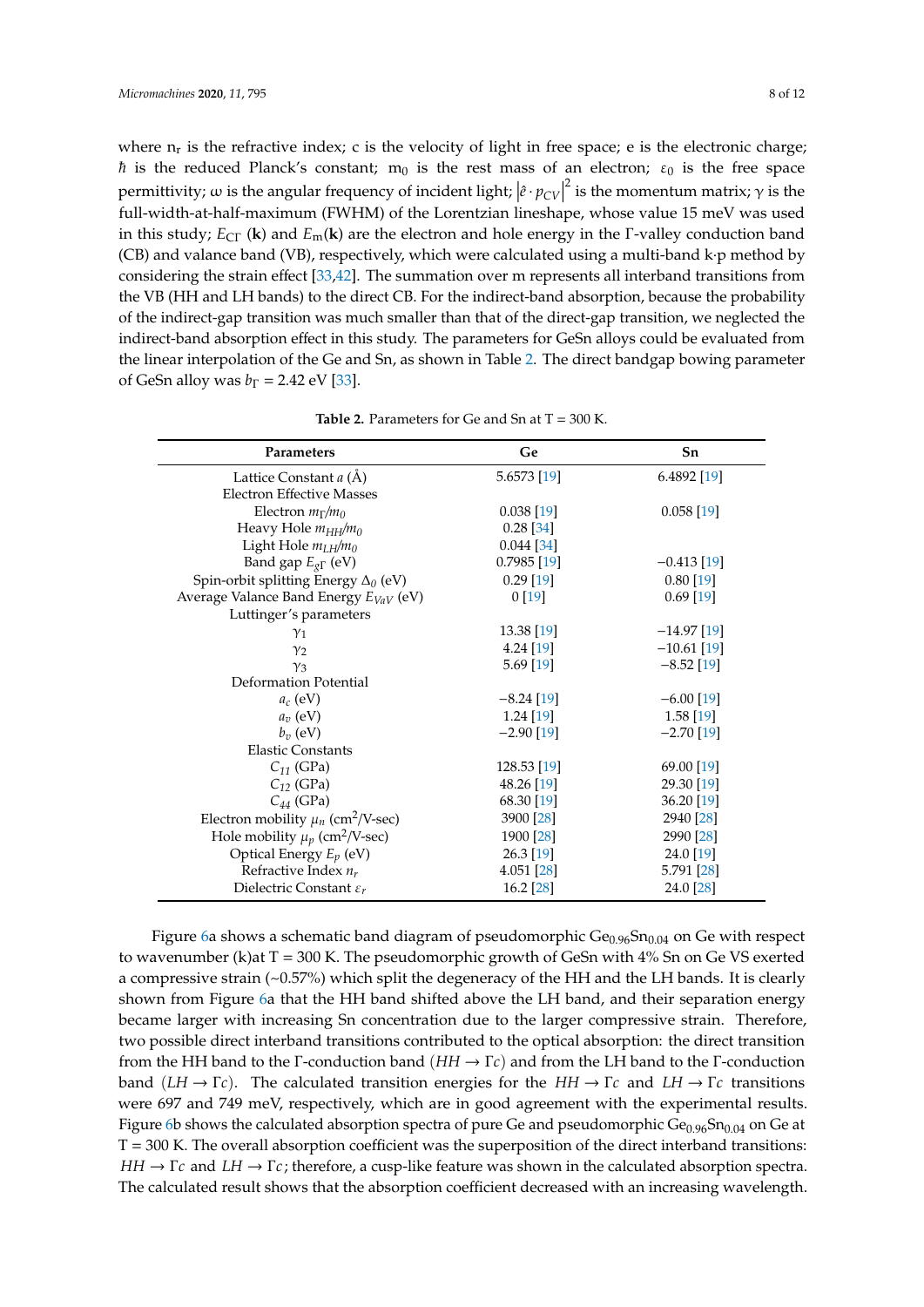The calculated result also shows that the optical cutoff wavelength for GeSn alloy shifted towards the longer wavelength, which considerably increased the photodetection range of the proposed device. The calculated result also shows that the absorption coefficient increased with increasing Sn concentration. For  $Ge_{0.96}Sn_{0.04}$  on Ge, the absorption coefficient increased by ∼3.3 times more than pure Ge at 1550 nm. This behavior can be explained based on the redshift in the absorption edges with increasing Sn concentration due to the shrinkage of the bandgap energies from the Sn alloying. ‐ Further increases in the Sn content can redshift the direct-gap absorption edge and thus extend the ‐ photodetection range of the GeSn MSM PDs for important short-wave infrared applications.



‐ (HH) and band light-hole (LH) split due to compressive strain. (**b**) Calculated absorption spectra for pure Ge and GeSn with 4% Sn composition pseudomorphically grown on Ge VS at T = 300 K. **Figure 6.** (**a**) Band structure of pseudomorphic GeSn with 4% Sn content on Ge in which heavy-hole

#### **4. Conclusions**

In conclusion, we have demonstrated a GeSn MSM PD monolithically grown on Ge buffered Si substrates. The GeSn active layer was grown on a silicon substrate with good material quality as the optical absorber, which had a lower bandgap than that of pure Ge, extending the photodetection region. The responsivity experiments show enhanced spectral responsivity and low dark current compared to the existing SiGe-based MSM PDs. Furthermore, the responsivity increases with an increase in bias voltage due to the enhanced electric field. With the extended photodetection range, planar structures and CMOS compatibility, Si-based short-wave infrared GeSn PDs are promising for a wide range of applications.

**Author Contributions:** Conceptualization, G.-E.C.; methodology, S.G., K.-C.L., C.-H.T., Q.C, L.Z., and B.S.; formal analysis, S.G., H.K., G.-E.C., B.M., K.-C.L., C.S.T., Q.C, L.Z., M.K., and B.S.; writing—original draft preparation, S.G., Q.C.; writing—review and editing, G.-E.C., H.K., C.S.T., and B.M.; supervision, G.-E.C. All authors have read and agreed to the published version of the manuscript.

**Funding:** This work at CCU was funded by the Ministry of Science and Technology, Taiwan, grant numbers MOST 108-2221-E-194 -055 and MOST 109-2636-E-194 -002, and the Ministry of Education of Taiwan. The work at NTU was supported by the National Research Foundation, Singapore, under its Competitive Research Program (CRP Award NRF-CRP19-2017-01).

**Acknowledgments:** The authors would like to thank Yue-Tong Jheng at CCU for providing assistance in the experiments.

**Conflicts of Interest:** The authors declare no conflict of interest.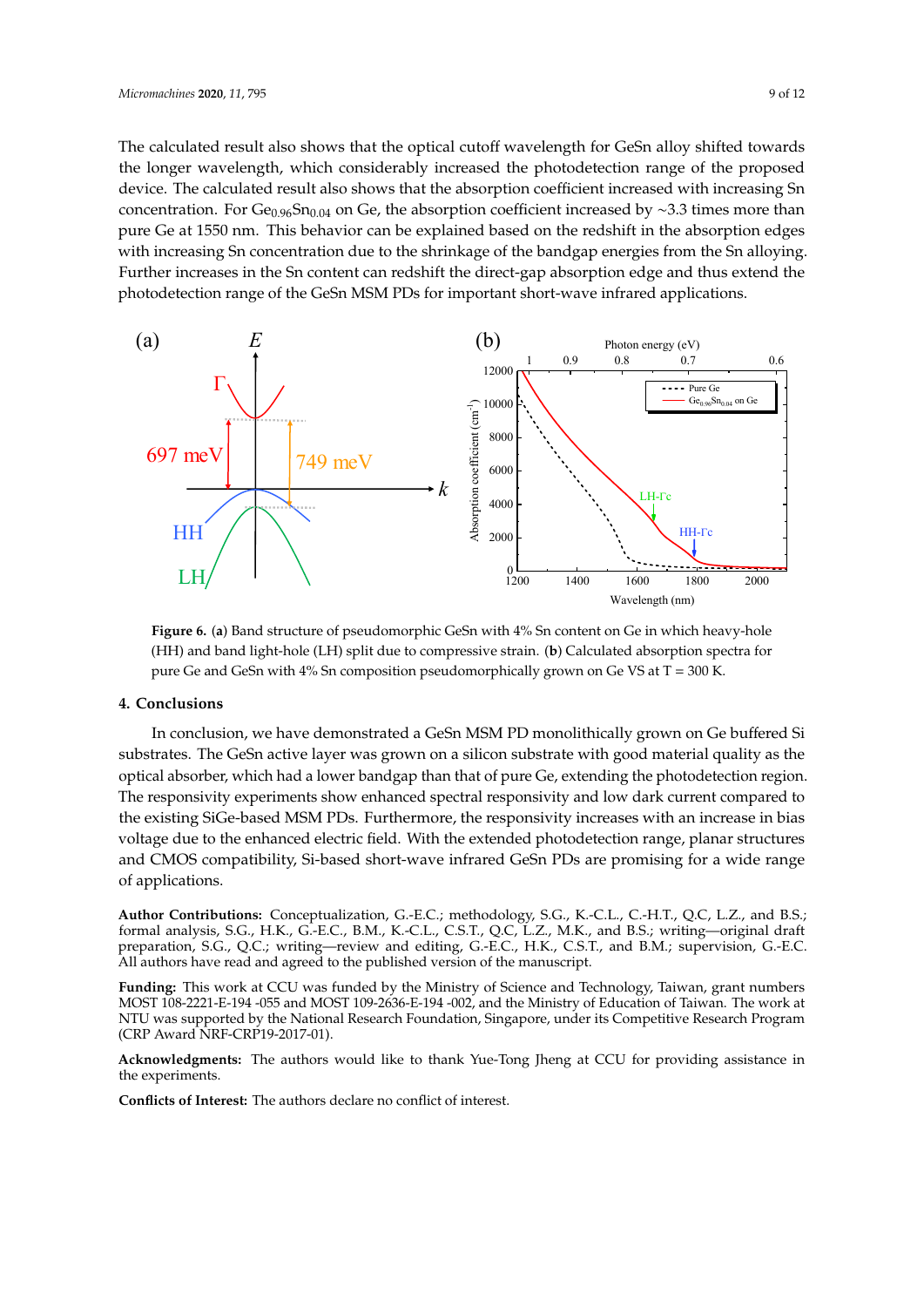## **References**

- 1. Vivien, L.; Rouviere, M.; Fedeli, J.-M.; Marris-Morini, D.; Damlencourt, J.-F.; Mangeney, J.; Crozat, P.; Melhaoui, L.E.; Cassan, E.; Roux, X.L.; et al. High Speed and High Responsivity Germanium Photodetector Integrated in a Silicon-On-Insulator Microwaveguide. *Opt. Express* **2007**, *15*, 9843–9848. [CrossRef]
- 2. Chen, L.; Lipson, M. Ultra-low Capacitance and High Speed Germanium Photodetectors on Silicon. *Opt. Express* **2009**, *17*, 7901–7906. [CrossRef]
- 3. Rasras, M.S.; Gill, D.M.; Earnshaw, M.P.; Doerr, C.R.; Weiner, J.S.; Bolle, C.A.; Chen, Y. CMOS Silicon Receiver Integrated with Ge Detector and Reconfigurable Optical Filter. *IEEE Photon. Tech. Lett.* **2009**, *22*, 112–114. [CrossRef]
- 4. Subbaraman, H.; Xu, X.; Hosseini, A.; Zhang, X.; Zhang, Y.; Kwong, D.; Chen, R.T. Recent Advances in Silicon-based Passive and Active Optical Interconnects. *Opt. Express* **2015**, *23*, 2487–2511. [CrossRef] [PubMed]
- 5. Vivien, L.; Polzer, A.; Marris-Morini, D.; Osmond, J.; Hartmann, J.M.; Crozat, P.; Cassan, E.; Kopp, C.; Zimmermann, H.; Fédéli, J.M. Zero-bias 40Gbit/s Germanium Waveguide Photodetector on Silicon. *Opt. Express* **2012**, *20*, 1096–1101. [CrossRef] [PubMed]
- 6. Wang, J.; Lee, S. Ge-photodetectors for Si-based Optoelectronic Integration. *Sensors* **2011**, *11*, 696–718. [CrossRef] [PubMed]
- 7. Soref, R. Silicon-based Silicon-germanium-tin Heterostructure Photonics. *Philos. Trans. R. Soc. A.* **2014**, *372*, 20130113. [CrossRef] [PubMed]
- 8. Deen, M.J.; Basu, P.K. *Silicon Photonics: Fundamentals and Devices*; Willey: Hoboken, NJ, USA, 2012.
- 9. Michel, J.; Liu, J.; Kimerlin, L.C. High-performance Ge-on-Si Photodetectors. *Nat. Photonics* **2010**, *4*, 527–534. [CrossRef]
- 10. Bauer, M.; Taraci, J.; Tolle, J.; Chizmeshya, A.V.G.; Zollner, S.; Smith, D.J.; Menendez, J.; Hu, C.; Kuovetakis, J. Ge-Sn Semiconductors for Band-gap and Lattice engineering. *Appl. Phys. Lett.* **2002**, *81*, 2992–2994. [CrossRef]
- 11. Chizmeshy, A.V.G.; Ritter, C.; Tolle, J.; Cook, C.; Menendez, J.; Kuovetakis, J. Fundamental studies of P(GeH<sub>3</sub>)<sub>3</sub>, As(GeH<sub>3</sub>)<sub>3</sub>, and Sb(GeH<sub>3</sub>)<sub>3</sub>: Practical n-dopants for New Group IV Semiconductors. *Chem. Mater.* **2006**, *18*, 6266–6277.
- 12. Gupta, J.P.; Bhargava, N.; Kim, S.; Adam, T.; Kolodzey, J. Infrared Electroluminescence from GeSn Heterojunction Diodes Grown by Molecular Beam Epitaxy. *Appl. Phys. Lett.* **2013**, *102*, 251117. [CrossRef]
- 13. Chen, J.-Z.; Li, H.; Chen, H.H.; Chang, G.-E. Structural and Optical Characteristics of Ge<sub>1-x</sub>Sn<sub>x</sub>/Ge Superlattices Grown on Ge-buffered Si (001) Wafers. *Opt. Mater. Express* **2014**, *4*, 1178–1185. [CrossRef]
- 14. Dutt, B.; Lin, H.; Sukhdeo, D.S.; Vulovic, B.M.; Gupta, S.; Nam, D.; Saraswat, K.C.; Harris, J.S., Jr. Theoretical Analysis of GeSn Alloys as a Gain Medium for a Si-Compatible Laser. *IEEE J. Sel. Top. Quantum Electron.* **2013**, *19*, 251117. [CrossRef]
- 15. Oehme, M.; Kostecki, K.; Arguirov, T.; Mussler, G.; Ye, K.; Golhofer, M.; Schmid, M.; Kaschel, M.; Körner, R.A.; Kittler, M.; et al. GeSn Heterojunction LEDs on Si Substrates. *IEEE Photon. Technol. Lett.* **2014**, *26*, 187–189. [CrossRef]
- 16. Zhou, Y.; Dou, W.; Du, W.; Pham, T.; Ghetmiri, S.A.; Al-Kabi, S.; Mosleh, A.; Alher, M.; Margetis, J.; Tolle, J.; et al. Systematic study of GeSn heterostructure-based light-emitting diodes towards mid-infrared applications. *J. Appl. Phys.* **2016**, *120*, 023102. [CrossRef]
- 17. Stange, D.; Driesch, N.V.D.; Rainko, D.; Roesgaard, S.; Povstugar, I.; Hartmann, J.-M.; Stoica, T.; Ikonic, Z.; Mantl, S.; Grützmacher, D.; et al. Short-wave infrared LEDs from GeSn/SiGeSn multiple quantum wells. *Optica* **2017**, *4*, 185–188. [CrossRef]
- 18. Sun, G.; Soref, R.A.; Cheng, H.H. Design of a Si-based lattice-matched room-temperature GeSn/GeSinSn multi-quantum-well mid-infrared laser diode. *Opt. Express* **2010**, *18*, 19957–19965. [CrossRef]
- 19. Chang, G.-E.; Chang, S.-W.; Chuang, S.L. Strain-Balanced Ge<sub>z</sub>Sn<sub>1-z</sub>-Si<sub>x</sub>Ge<sub>y</sub>Sn<sub>1-x-y</sub> Multiple-Quantum-Well Lasers. *IEEE J. Quantum Electron.* **2010**, *46*, 1813–1820. [CrossRef]
- 20. Al-Kabi, S.; Ghetmiri, S.A.; Margetis, J.; Pham, T.; Zhou, Y.; Dou, W.; Collier, B.; Quinde, R.; Du, W.; Mosleh, A.; et al. An Optimally pumped 2.5 µm GeSn laser on Si operating at 110 K. *Appl. Phys. Lett* **2016**, *109*, 171105. [CrossRef]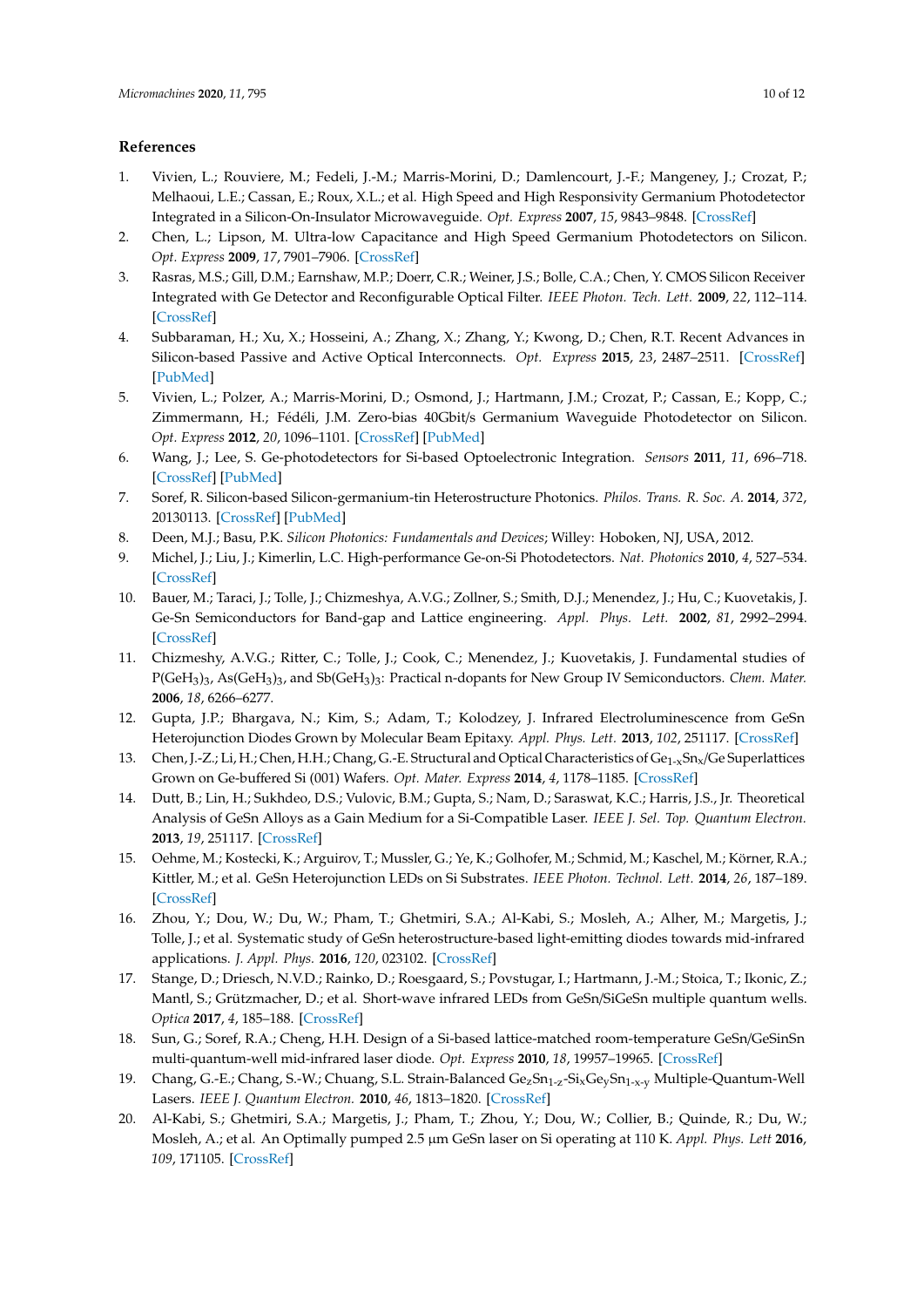- 21. Mukhopadhyay, B.; Sen, G.; De, S.; Basu, R.; Chakraborty, V.; Basu, P.K. Calculated Characteristics of a Transistor Laser Using Alloys of Gr-IV Elements. *Phys. Status Solidi B* **2018**, *255*, 1800117. [CrossRef]
- 22. Ghosh, S.; Mukhopadhyay, B.; Sen, G. Performance Enhancement of GeSn Transistor Laser with Symmetric and Asymmetric Multiple Quantum Well in the Base. *Semiconductors* **2020**, *54*, 77–84. [CrossRef]
- 23. Tseng, H.H.; Li, H.; Mashanov, V.; Yang, Y.J.; Cheng, H.H.; Chang, G.-E.; Soref, R.A.; Sun, G. GeSn-based p-i-n Photodiodes with Strained Active Layer on a Si wafer. *Appl. Phys. Lett.* **2013**, *103*, 231907. [CrossRef]
- 24. Dong, Y.; Wang, W.; Lei, D.; Gong, X.; Zhou, Q.; Lee, S.Y.; Loke, W.K.; Yoon, S.–F.; Tok, E.S.; Liang, G.; et al. Suppression of Dark Current in Germanium-tin on Silicon Surface Passivation Technique. *Opt. Express* **2015**, *23*, 18611–18619. [CrossRef] [PubMed]
- 25. Ghosh, S.; Mukhopadhyay, B.; Chang, G.E. Design and Analysis of GeSn-Based Resonant-Cavity-Enhanced Photodetectors for Optical Communication Applications. *IEEE Sens. J.* **2020**, *20*, 7801–7809. [CrossRef]
- 26. Pareek, P.; Ranjan, R.; Das, M.K. Numerical Analysis of Tin Incorporated Group IV Alloy Based MQWIP. *Opt. Quantum Electron.* **2018**, *50*, 179. [CrossRef]
- 27. Pareek, P.; Das, M.K.; Kumar, S. Responsivity Calculation of Group IV-based Interband MQWIP. *J. Comput. Electronics* **2017**, *17*, 319–328. [CrossRef]
- 28. Ghosh, S.; Mukhopadhyay, B.; Sen, G.; Basu, P.K. Performance analysis of GeSn/SiGeSn Quantum Well Infrared Photodetector in Terahertz Wavelength Region. *Phys. E* **2020**, *115*, 113692. [CrossRef]
- 29. Yasar, F.; Fan, W.; Ma, Z. Flexible Amorphous GeSn MSM Photodetectors. *IEEE Photon. J.* **2018**, *10*, 2800109. [CrossRef]
- 30. Mahmodi, H.; Hasim, M.R. Effects of Post Deposition Annealing on Crystalline State of GeSn Thin Films Sputtered on Si Substrate and Its Application to MSM Photodetector. *Mat. Res. Exp.* **2016**, *3*, 106403. [CrossRef]
- 31. Mahmodi, H.; Hasim, M.R.; Soga, T.; Alrokayan, S.; Khan, H.A.; Rusop, M. Synthesis of Ge<sub>1-x</sub>Sn<sub>x</sub>Alloy Thin Films by Rapid Thermal Annealing of Sputtered Ge/Sn/Ge Layers on Si Substrates. *Materials* **2018**, *11*, 2248. [CrossRef]
- 32. Peng, Y.-H.; Cheng, H.H.; Mashanov, V.I.; Chang, G.-E. GeSn p-i-n Waveguide Photodetectors on Silicon Substrates. *Appl. Phys. Lett.* **2014**, *105*, 231109. [CrossRef]
- 33. Chang, G.E.; Basu, R.; Mukhopadhyay, B.; Basu, P.K. Design and Modeling of GeSn-based Heterojucntion Phototransistors for Communication Applications. *IEEE J. Sel. Quantum Electron.* **2016**, *22*, 8200409. [CrossRef]
- 34. Basu, R.; Chakraborty, V.; Mukhopadhyay, B.; Basu, P.K. Predicted performance of Ge/GeSn hetero-phototransistors on Si substrate at 1.55 µm. *Opt. Quantum Electron* **2015**, *47*, 387–399. [CrossRef]
- 35. Ghosh, S.; Mukhopadhyay, B.; Sen, G.; Basu, P.K. Study of Si-Ge-Sn based Heterobipolar Phototransistor (HPT) Exploiting Quantum Confined Stark Effect and Franz Keldysh Effect With and Without Resonant Cavity. *Phys. E* **2019**, *106*, 62–67. [CrossRef]
- 36. Ghosh, S.; Mukhopadhyay, B.; Sen, G.; Basu, P.K. Analysis of Some Important Parameters of Si-Ge-Sn RCE-HPT Exploiting QCSE and FKE. In Proceedings of the URSI-RCRS, Varanasi, India, 12–14 February 2020.
- 37. Hung, W.-T.; Barshilia, D.; Basu, R.; Cheng, H.H.; Chang, G.-E. Silicon-based High-responsivity GeSn Short-wave Infrared Heterojunction Phototransistors with a Floating Base. *Opt. Lett.* **2020**, *45*, 1088–1091. [CrossRef] [PubMed]
- 38. Kumar, H.; Basu, R.; Chang, G.-E. Impact of Temperature and Doping on the Performance of Ge/Ge1−xSnx/Ge Heterojunction Phototransistors. *IEEE Photonics J.* **2020**, *12*, 6801814.
- 39. Kumar, H.; Basu, R. Effect of Active Layer Scaling on the Performance of Ge1–xSn<sup>x</sup> Phototransistors. *IEEE Trans Electron. Dev.* **2019**, *66*, 3867–3873. [CrossRef]
- 40. Kumar, H.; Basu, R. Design and Analysis of Ge/Ge<sub>1-x</sub>Sn<sub>x</sub>/Ge Heterojunction Phototransistor for MIR Wavelength Biological Applications. *IEEE Sensors J.* **2020**, *20*, 3504–3511. [CrossRef]
- 41. Sarto, A.W.; Zeghbroeck, B.J.V. Photocurrents in a Metal-Semiconductor-Metal Photodetector. *IEEE J. Quantum Electron.* **1997**, *33*, 2188–2194. [CrossRef]
- 42. Chuang, S.L. *Physics of Photonic Devices*, 2nd ed.; Willey: Hoboken, NJ, USA, 2012.
- 43. Asar, T.; SüleymanÖzçelik, Ö. Barrier enhancement of Ge MSM IR Photodetector with Ge layer Optimization. *Superlattices Microstruct.* **2015**, *88*, 685–694. [CrossRef]
- 44. Dushaq, G.; Ammar, N.; Mahmoud, R. Metal-Germanium-Metal Photodetector Grown on Silicon using Low Temperature RF-PECVD. *Opt. Express* **2017**, *25*, 32110–32119. [CrossRef]